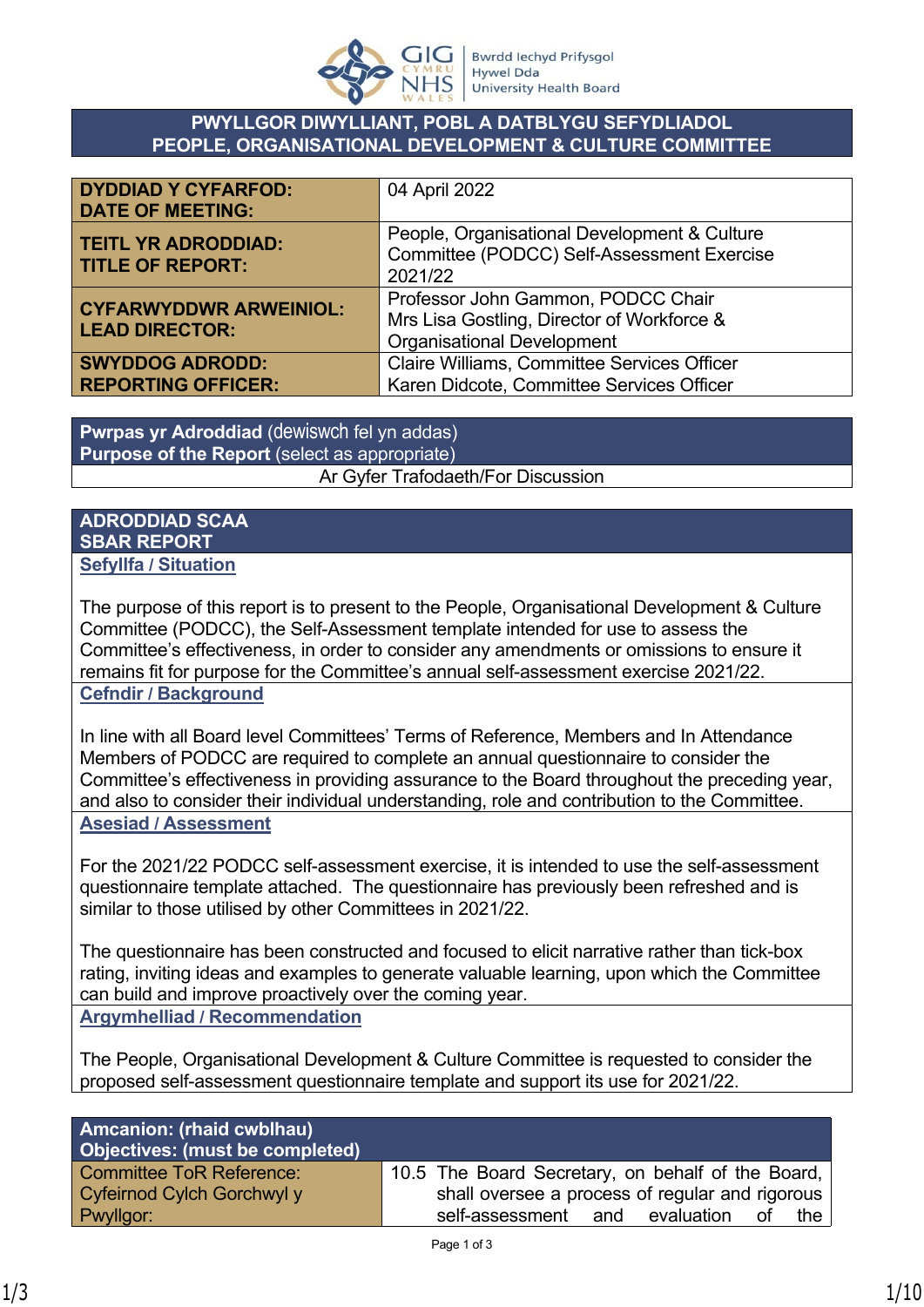|                                                                                                                   | Committee's performance<br>operation,<br>and<br>sub committees<br>including that of any<br>established. |
|-------------------------------------------------------------------------------------------------------------------|---------------------------------------------------------------------------------------------------------|
| Cyfeirnod Cofrestr Risg Datix a Sgôr<br>Cyfredol:<br>Datix Risk Register Reference and<br>Score:                  | Not Applicable                                                                                          |
| Safon(au) Gofal ac lechyd:<br>Health and Care Standard(s):                                                        | Governance, Leadership and Accountability                                                               |
| <b>Amcanion Strategol y BIP:</b><br><b>UHB Strategic Objectives:</b>                                              | Not Applicable                                                                                          |
| <b>Amcanion Llesiant BIP:</b><br>UHB Well-being Objectives:<br><b>Hyperlink to HDdUHB Well-being</b><br>Statement | Not Applicable                                                                                          |

| <b>Gwybodaeth Ychwanegol:</b><br><b>Further Information:</b> |                                             |
|--------------------------------------------------------------|---------------------------------------------|
| Ar sail tystiolaeth:                                         | PODCC Self-Assessment Questionnaire 2021/22 |
| Evidence Base:                                               | <b>PODCC Terms of Reference</b>             |
| <b>Rhestr Termau:</b>                                        | Included within the body of the report      |
| <b>Glossary of Terms:</b>                                    |                                             |
| Partïon / Pwyllgorau â                                       | Chair of PODCC                              |
| ymgynhorwyd ymlaen llaw y                                    | Director of Workforce & OD                  |
| Pwyllgor Diwylliant, Pobl a Datblygu                         | <b>Board Secretary</b>                      |
| Sefydliadol:                                                 |                                             |
| Parties / Committees consulted prior                         |                                             |
| to People, Organisational                                    |                                             |
| <b>Development &amp; Culture Committee:</b>                  |                                             |

| <b>Effaith: (rhaid cwblhau)</b>    |                |
|------------------------------------|----------------|
| Impact: (must be completed)        |                |
| <b>Ariannol / Gwerth am Arian:</b> | Not Applicable |
| <b>Financial / Service:</b>        |                |
| <b>Ansawdd / Gofal Claf:</b>       | Not Applicable |
| <b>Quality / Patient Care:</b>     |                |
| <b>Gweithlu:</b>                   | Not Applicable |
| <b>Workforce:</b>                  |                |
| Risg:                              | Not Applicable |
| <b>Risk:</b>                       |                |
| <b>Cyfreithiol:</b>                | Not Applicable |
| Legal:                             |                |
| <b>Enw Da:</b>                     | Not Applicable |
| <b>Reputational:</b>               |                |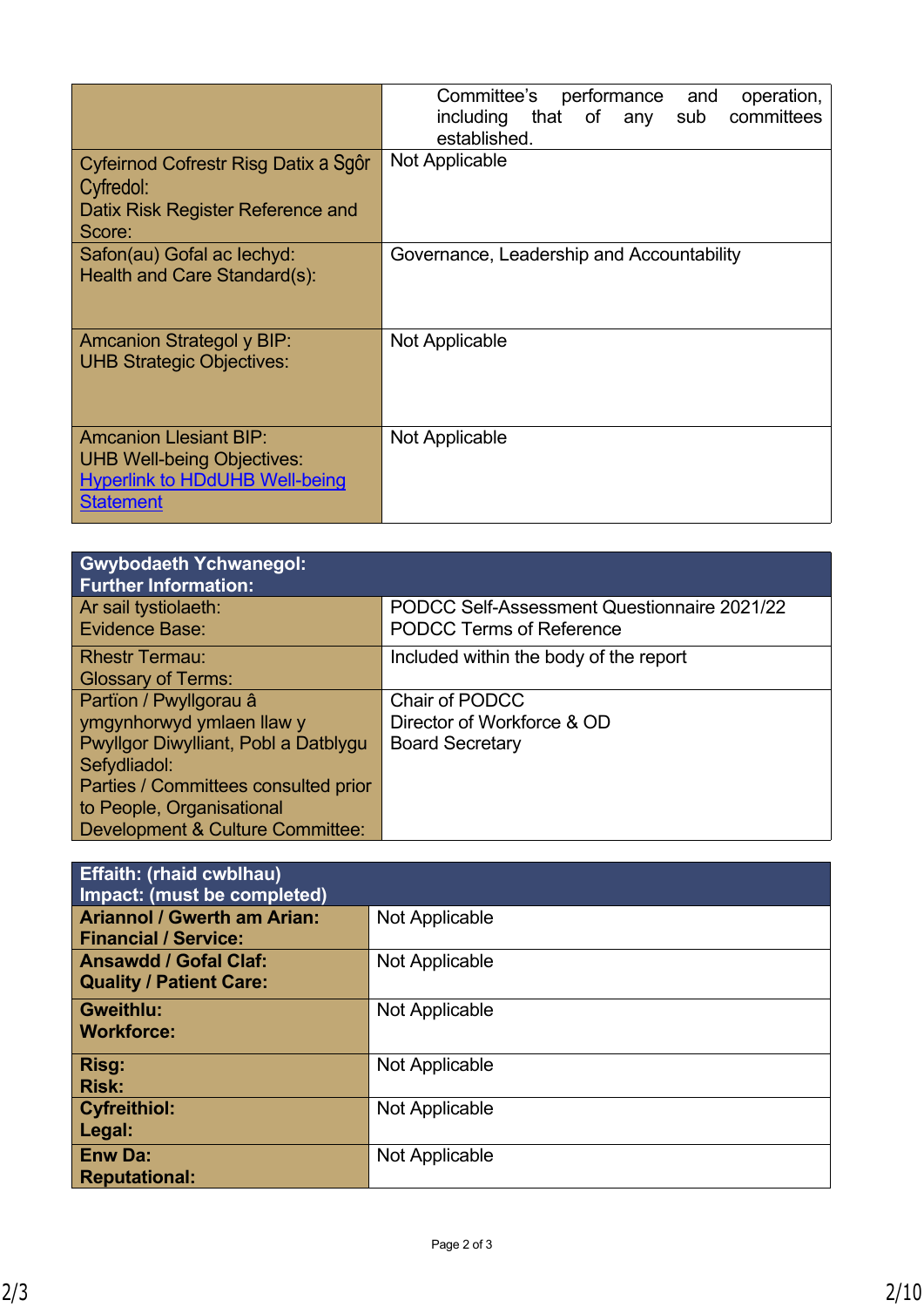| <b>Gyfrinachedd:</b><br><b>Privacy:</b> | Not Applicable |
|-----------------------------------------|----------------|
| Cydraddoldeb:<br><b>Equality:</b>       | Not Applicable |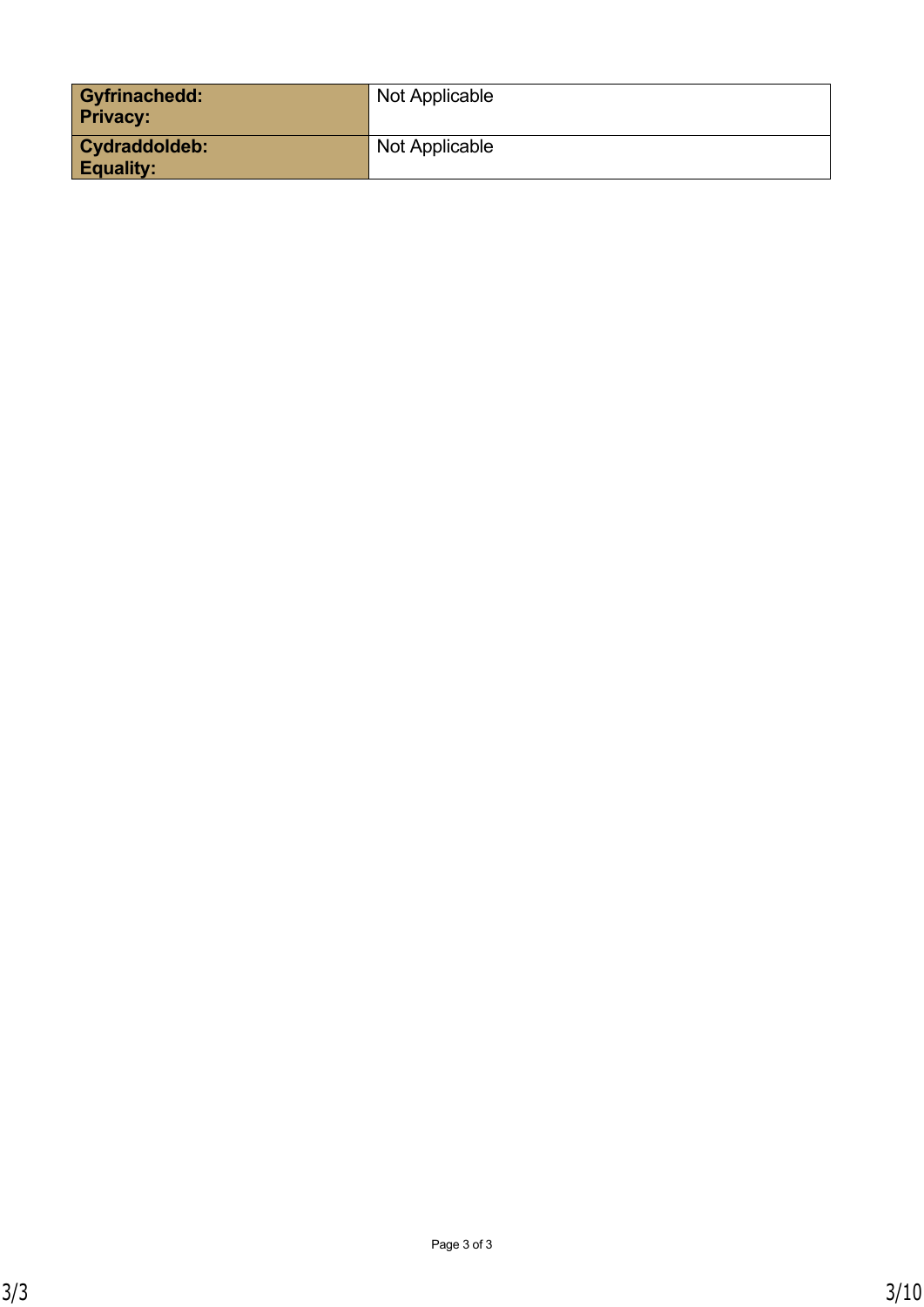#### **People, Organisational Development Committee (PODCC) Self Assessment 2021/22**

#### **Draft Format for Consideration**

The vision for this self assessment exercise is to generate valuable learning, upon which the Committee can build and improve proactively over the coming year. In order to achieve this, we want to elicit the *collective wisdom* of the Committee's participants. As such, the questions focus on gathering thoughts and ideas about how the Committee functions and how it might improve. They do not cover areas of enquiry which can be settled by a simple audit (e.g. meeting frequency, membership, attendance, existence of Terms of Reference, etc.).

Intentionally, we have constructed and focussed the questions to elicit narrative rather than tick-box rating. Each question begins with a statement which sets out 'what good looks like'. We could describe these domains as the building blocks of effective assurance. You are then asked to provide examples and ideas in relation to the relevant domain. It is intended to facilitate a more dynamic process of continuous improvement, rather than a traditional annual stock take.

#### **Questions**

- 1. The Committee seeks assurances in regard to:
	- compliance with legislation, guidance and best practice around the workforce and OD agenda;
	- implementation of the UHB's Workforce and OD Strategy, and the all Wales Health & Social Care Workforce Strategy, ensuring these are consistent with the Board's overall strategic direction and with any requirements and standards set for NHS bodies in Wales;
	- the organisation's ability to create and manage strong, high performance, organisational culture arrangements;
	- delivery against all relevant Planning Objectives falling under Strategic Objectives 1 (Putting people at the heart of everything we do), 2 (Working together to be the best we can be) and 3 (Striving to deliver and develop excellent services), in accordance with Board approved timescales, as set out in HDdUHB's Annual Plan.

It constantly seeks to strengthen the ways in which it achieves this, challenging itself to avoid tokenism, welcome contributions, engage with criticism and account for and learn from failings.

*Please describe at least one example from 2021/22 in which the Committee has been effective in this domain.*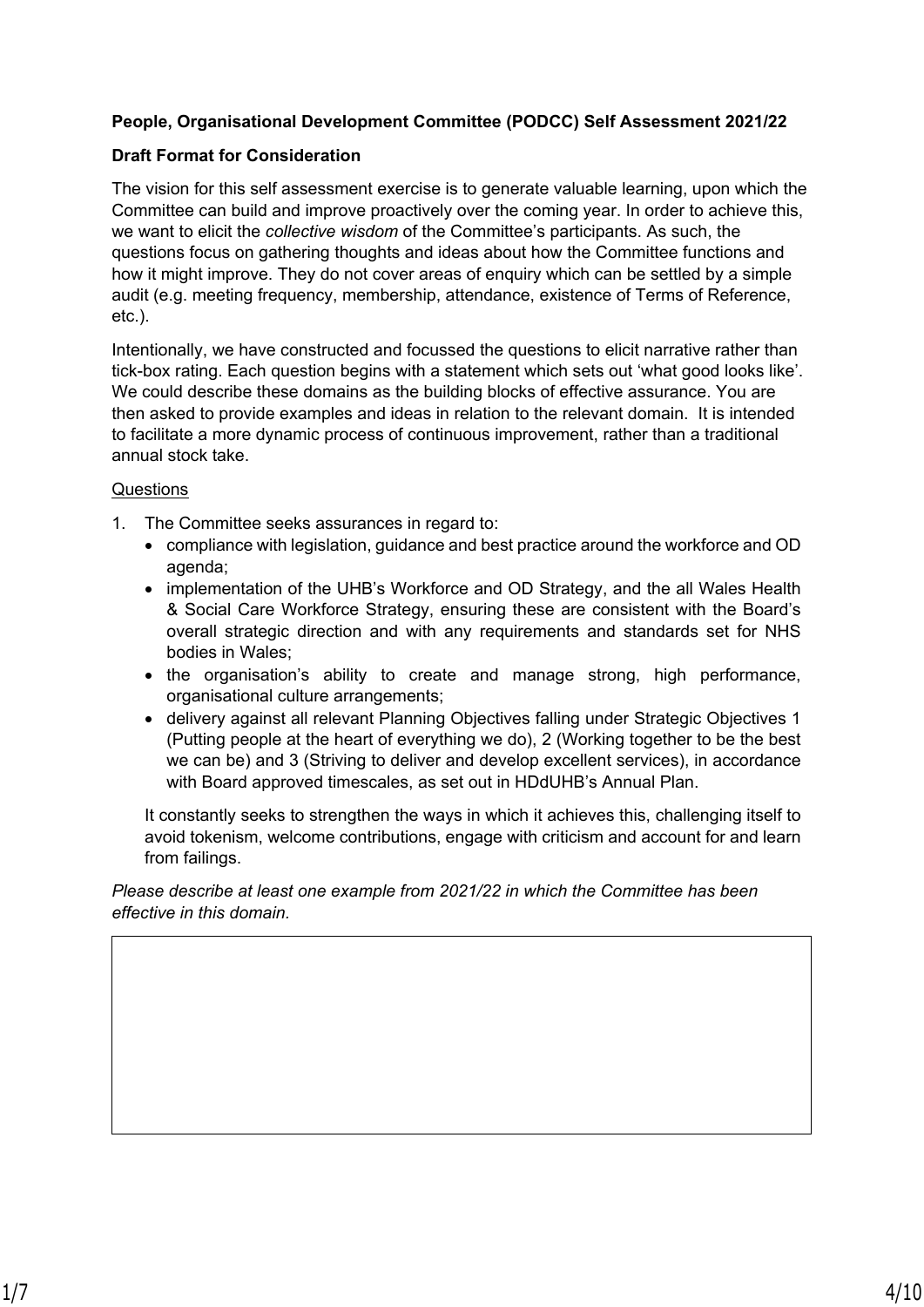*Please share at least one idea for improving the Committee's effectiveness in this domain over the coming year.*

2. The Committee works **strategically**. This means it aligns its work with the Health Board's overarching strategic priorities and delivery plans. It commissions work in support of those priorities, providing the Board with the assurance necessary to have confidence in its ability to deliver.

*Please describe at least one example from 2021/22 in which the Committee has been effective in this domain.*

*Please share at least one idea for improving the Committee's effectiveness in this domain over the coming year.*

3. The Committee works **systemically**. This means it works effectively with the Board, other Board Committees, its sub-committees and other relevant parts of the organisation's governance and assurance system, in order to ensure that we spot connections and themes which have an impact on people, organisational development and culture. It guards against silo working. It gives balanced and meaningful 'air time' to the full range of the Health Board's service portfolio.

*Please describe at least one example from 2021/22 in which the Committee has been effective in this domain.*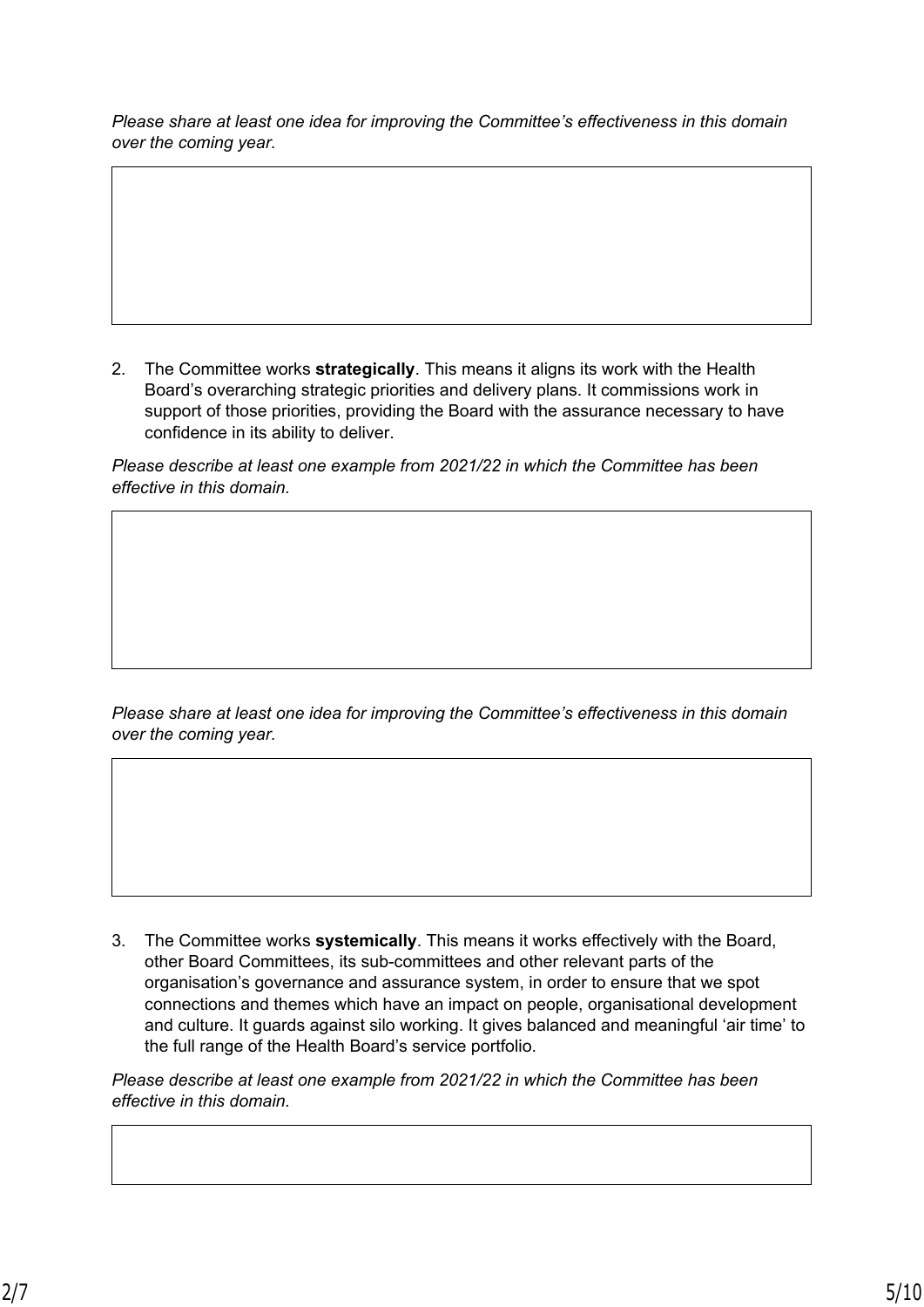*Please share at least one idea for improving the Committee's effectiveness in this domain over the coming year.*

4. The Committee works **intelligently**. This means it draws on a diverse range of reliable data (both quantitative and qualitative) to triangulate information and reveal themes or patterns in regard to people, organisational development and culture. It uses a dashboard of key quality indicators to inform improvement. This relies on accurate interpretation of the data, which requires skill from both the providers and readers of the data.

*Please describe at least one example from 2021/22 in which the Committee has been effective in this domain.*

*Please share at least one idea for improving the Committee's effectiveness in this domain over the coming year.*

5. The Committee facilitates **learning**. This means it works openly and honestly, encouraging contributions from attendees which are a fair and reasonable reflection of the realities faced across all services. The Chair sets the leadership tone and is supported by other Independent Members and the Executives to hold this learning space. The style is one of high support/high challenge.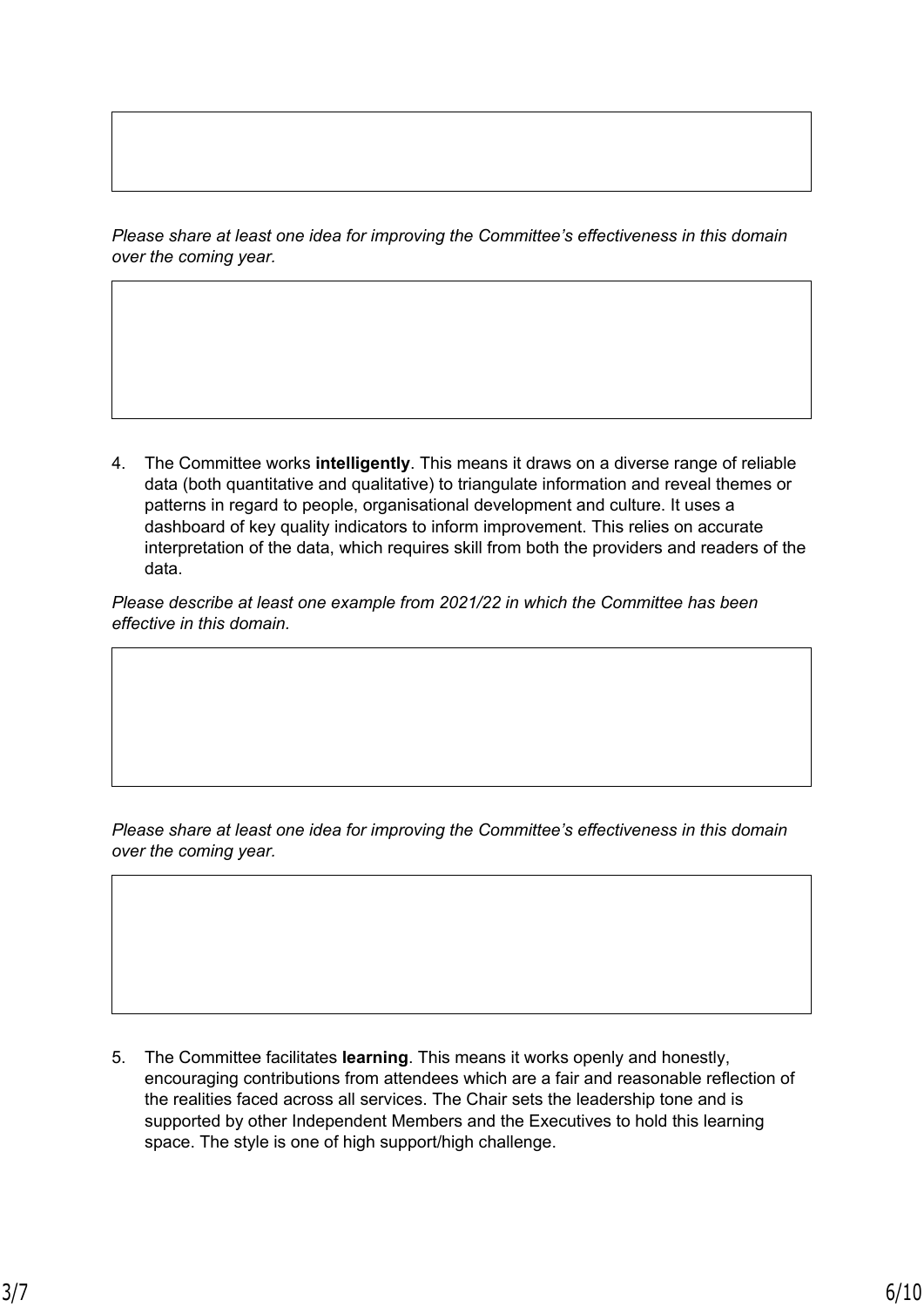*Please describe at least one example from 2021/22 in which the Committee has been effective in this domain.*

*Please share at least one idea for improving the Committee's effectiveness in this domain over the coming year.*

6. The Committee champions **continuous improvement**. This means it uses an improvement mindset, as well as methodologies, which enable it to lead and oversee a clear journey of improvement in respect of the 3 year strategic plan developed in partnership with universities, life science companies, and public service partners, for implementing to increase research, development, and innovation activity, and number of research investigators, sufficient as a minimum to deliver the Welsh Government and Health and Care Research Wales expectations and improvement targets..

*Please describe at least one example from 2021/22 in which the Committee has been effective in this domain.*

*Please share at least one idea for improving the Committee's effectiveness in this domain over the coming year.*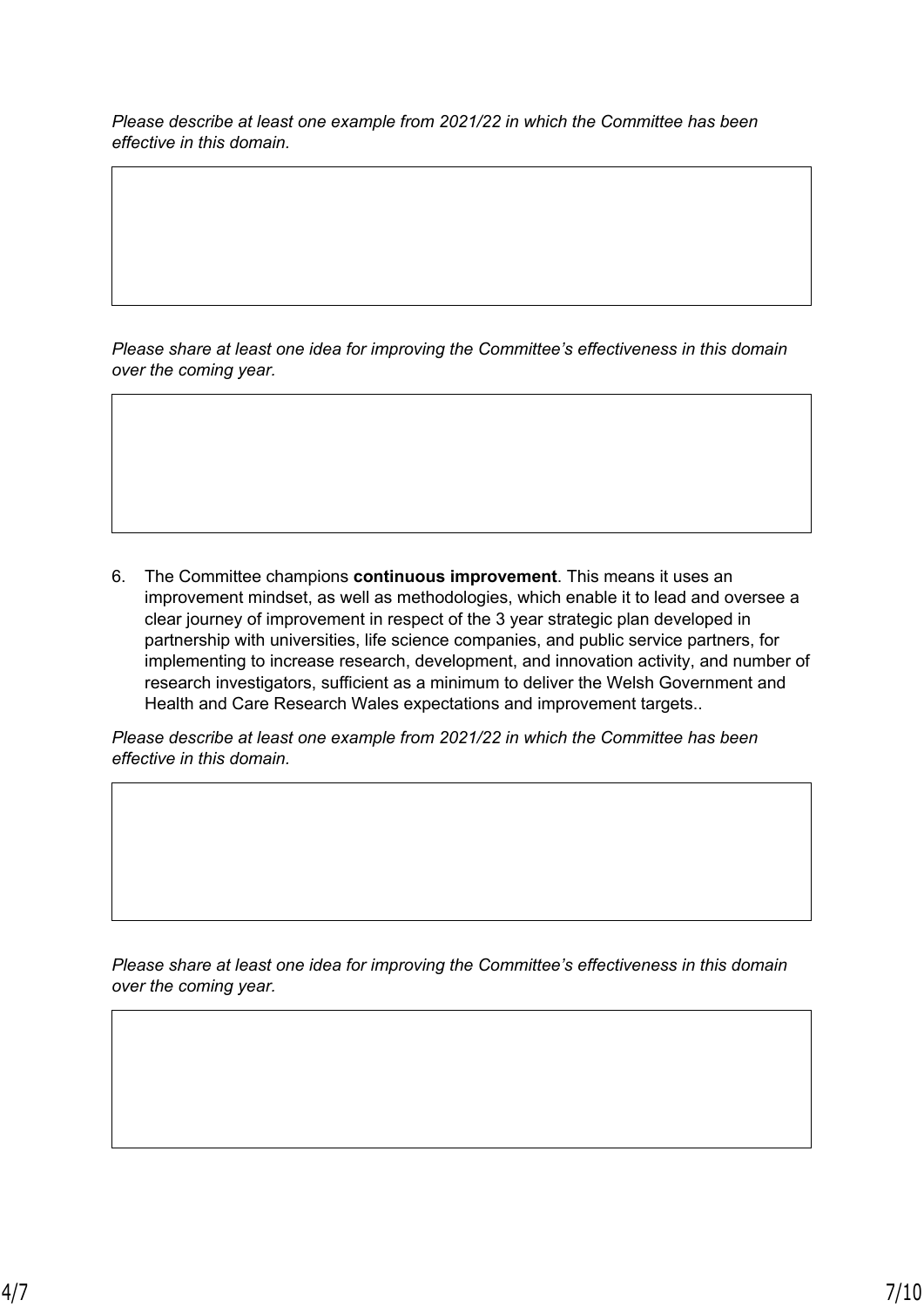7. The Committee works **proactively**. This means it is organised in its workplan, sensitive to the dynamic environment in which the Health Board operates, and searching in its enquiries. It is curious, and willing to pursue demanding issues in the interests of excellent patient care. It uses the organisation's risk management processes effectively to scrutinise risks and ensure that longstanding risks and issues do not become normalised or tolerated beyond the Board's risk appetite.

*Please describe at least one example from 2021/22 in which the Committee has been effective in this domain.*

*Please share at least one idea for improving the Committee's effectiveness in this domain over the coming year.*

*8.* Are there any domains of effective assurance which you think are not covered above? What are they?

For that missing domain/s…..

*Please describe at least one example from 2021/22 in which the Committee has been effective in this domain.*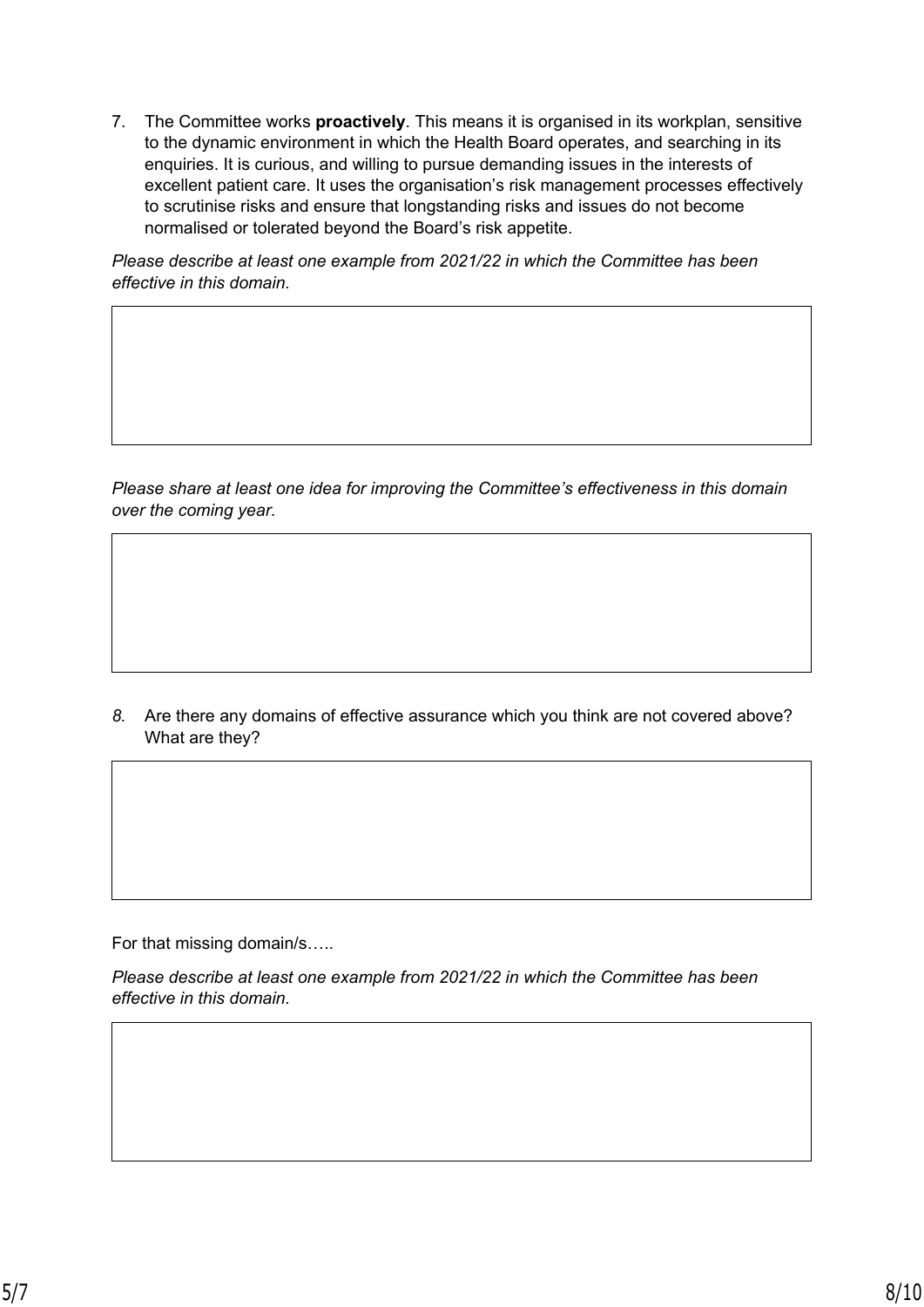*Please share at least one idea for improving the Committee's effectiveness in this domain over the coming year.*

# **Extraordinary question relating to COVID-19**

- 9. The Committee has sought to play a protective role in the COVID-19 response, specifically in terms of assurance around the wellbeing of staff, readiness in terms of assurance on the workforce plan and the performance consequences relating to patient care and implications arising from it. It has made a range of adjustments to reflect the rapidly changing circumstances that the Health Board has faced. In your view:
	- 1. What went well?

2. Even better if….?

3. What learning points should we take with us post COVID-19?